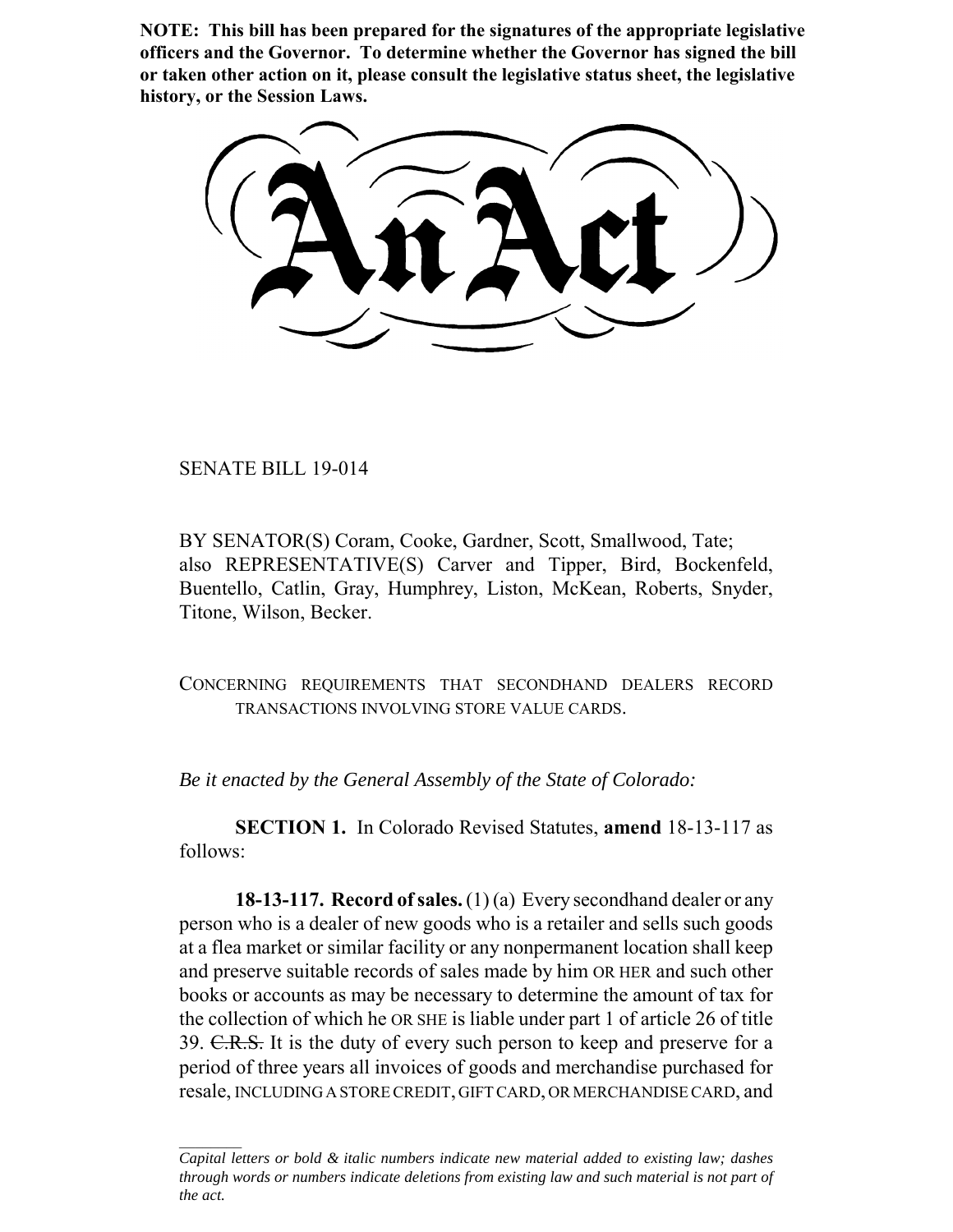all such books, invoices, and other records shall be open for examination at any time by the executive director of the department of revenue, his OR HER duly authorized agent, or any peace officer.

(b) EVERY SECONDHAND DEALER OR ANY PERSON WHO IS A DEALER OF NEW GOODS WHO IS A RETAILER AND SELLS SUCH GOODS AT A FLEA MARKET OR SIMILAR FACILITY OR ANY NONPERMANENT LOCATION SHALL RECORD THE PURCHASE OF A STORE CREDIT, GIFT CARD, OR MERCHANDISE CARD FOR RESALE IN A REGISTER, AS DESCRIBED IN SECTION 18-16-105, THAT IS ACCESSIBLE TO LAW ENFORCEMENT.

 $(2)$  (a) Any person who violates any of the provisions of subsection  $(1)$  SUBSECTION  $(1)(a)$  of this section commits a class 3 misdemeanor.

(b) ANY PERSON WHO VIOLATES THE PROVISIONS OF SUBSECTION (1)(b) OF THIS SECTION COMMITS A CLASS 3 MISDEMEANOR IF THE VALUE OF THE STORE CREDIT, GIFT CARD, OR MERCHANDISE CARD IS THIRTY DOLLARS OR GREATER OR IF THE VALUE OF STORE CREDITS, GIFT CARDS, OR MERCHANDISE CARDS PURCHASED IN ONE TRANSACTION IS THIRTY DOLLARS OR GREATER, ANY OTHER VIOLATION OF THE PROVISIONS OF SUBSECTION (1)(b) OF THIS SECTION IS A PETTY OFFENSE.

**SECTION 2.** In Colorado Revised Statutes, 18-16-102, **amend** the introductory portion; and **add** (7)(c) as follows:

**18-16-102. Definitions.** As used in this article ARTICLE 16, unless the context otherwise requires:

(7) (c) "VALUABLE ARTICLE" ALSO INCLUDES A STORE CREDIT, GIFT CARD, OR MERCHANDISE CARD OF ANY VALUE NOT ISSUED BY THE PERSON.

**SECTION 3.** In Colorado Revised Statutes, 29-11.9-103, **amend** (1), (2), (3), and (4) as follows:

**29-11.9-103. Required acts of pawnbrokers.** (1) A pawnbroker shall keep a numerical register or other tangible or electronic record in which the pawnbroker shall record the following information IN A REGISTER, AS DESCRIBED IN SECTION 18-16-105: The name, address, and date of birth of the customer and the driver's license number or other identification number from any other form of identification that is allowed

PAGE 2-SENATE BILL 19-014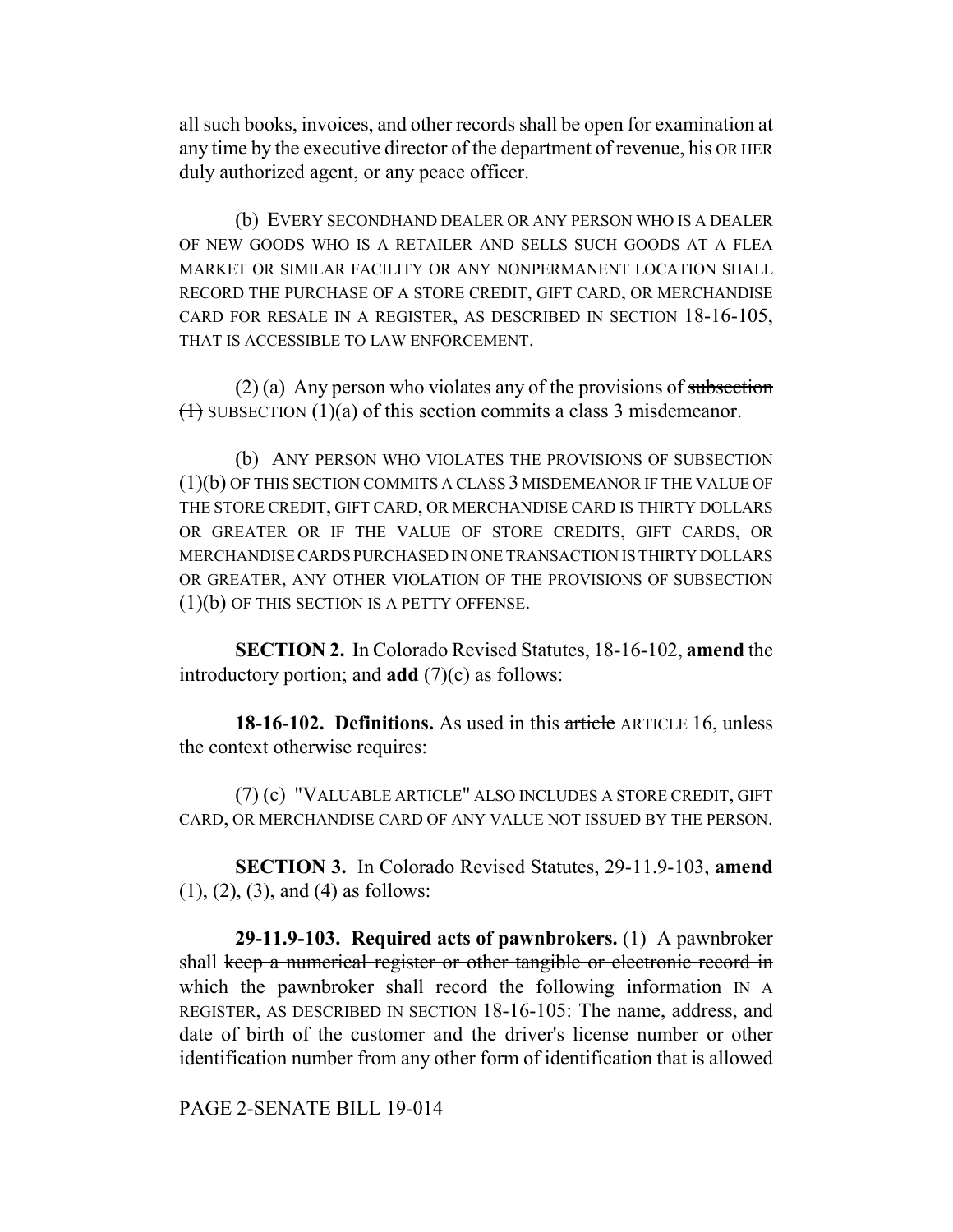for the sale of valuable articles pursuant to section 18-16-103 or for the sale of secondhand property pursuant to section 18-13-114; the date, time, and place of the contract for purchase or purchase transaction; and an accurate and detailed account and description of each item of tangible personal property, including but not limited to any trademark, identification number, serial number, model number, brand name, or other identifying marks on such property; AND, FOR A STORE CREDIT, GIFT CARD, OR MERCHANDISE CARD, THE IDENTIFICATION NUMBER, NAME OF THE RETAILER, AND THE VALUE OF CREDIT OR CARD. The pawnbroker shall also obtain a written declaration of the customer's ownership, which shall state that the tangible personal property is totally owned by the customer, or shall have attached to the declaration a power of sale from the partial owner to the customer, how long the customer has owned the property, whether the customer or someone else found the property, and, if the property was found, the details of the finding.

(2) The customer shall sign the register or other tangible or electronic record and the declaration of ownership and shall receive a copy of the contract for purchase or a receipt of the purchase transaction.

(3) The register or other tangible or electronic record, as well as a copy of the contract for purchase or a receipt of the purchase transaction, shall be made available ACCESSIBLE to any local law enforcement agency for inspection at any reasonable time.

(4) The pawnbroker shall keep each register or other tangible or electronic record for at least three years after the date of the last transaction entered in the register.

**SECTION 4. Act subject to petition - effective date applicability.** (1) This act takes effect at 12:01 a.m. on the day following the expiration of the ninety-day period after final adjournment of the general assembly (August 2, 2019, if adjournment sine die is on May 3, 2019); except that, if a referendum petition is filed pursuant to section 1 (3) of article V of the state constitution against this act or an item, section, or part of this act within such period, then the act, item, section, or part will not take effect unless approved by the people at the general election to be held in November 2020 and, in such case, will take effect on the date of the official declaration of the vote thereon by the governor.

## PAGE 3-SENATE BILL 19-014